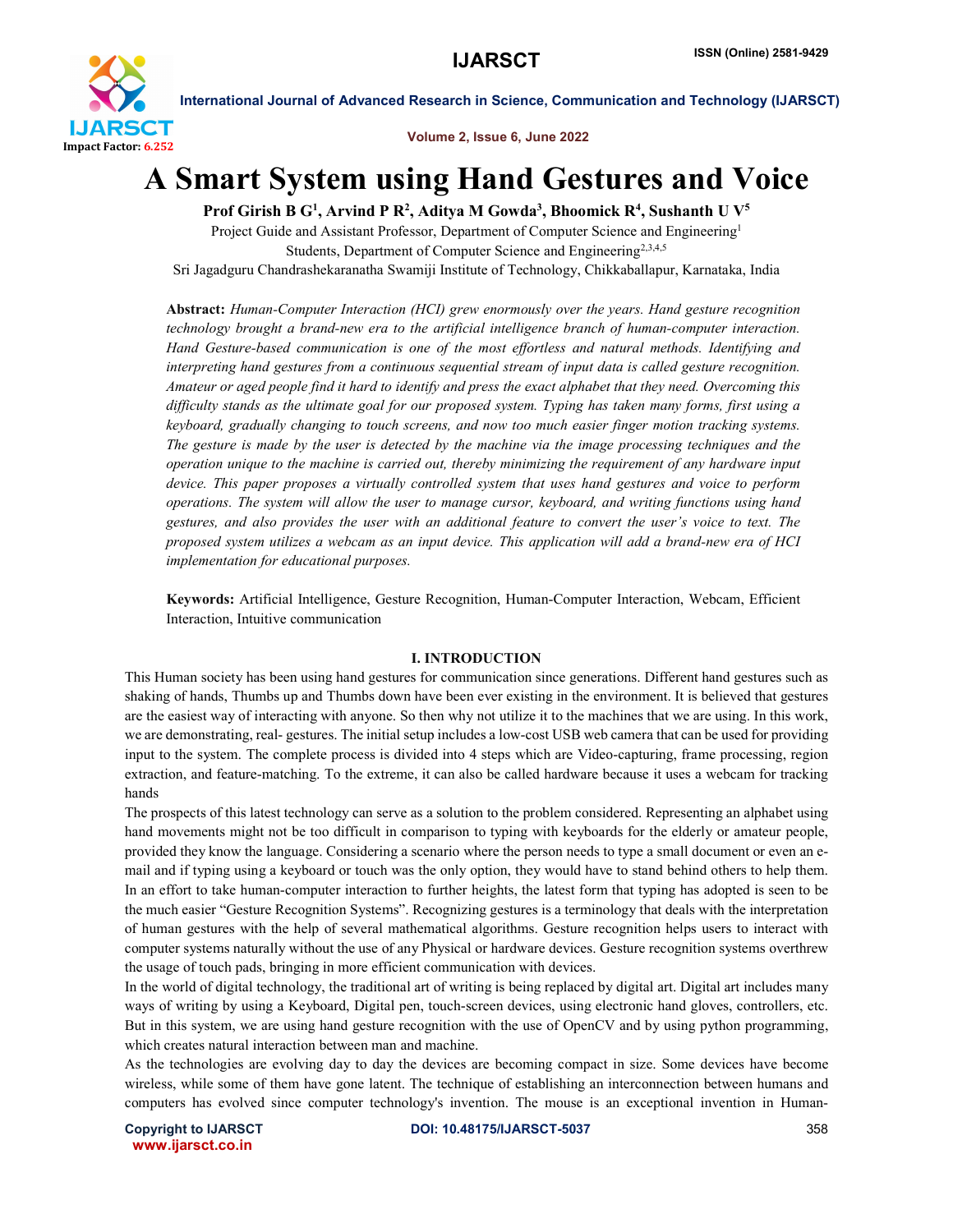

#### Volume 2, Issue 6, June 2022

Computer Interaction (HCI)technology. Though wireless methods such as Bluetooth mouse is developed still, that technology is not completely hardware-free. This paper proposes a system that could make a progress in the field of Human-computer Interaction (HCI) by making device-free technologies.

Speech recognition technology is the ability of a machine or program to identify words and phrases in spoken language and convert them to a machine-readable format. Many speech recognition applications, such as voice dialing, simple text entry, and speech-to-text are in existence today. It is an alternative to traditional methods of interacting with a computer, such as textual input through a keyboard. An effective system can reduce, or replace the reliability of, standard keyboard input. However, human language has numerous exceptions to his own rules. The way words and phrases are pronounced can be vastly altered by accents, dialects, and mannerisms.

# II. LITERATURE SURVEY

The proposed system is an application that will detect the numbers written by hand gestures. This will work as a virtual board where numbers and letters can be written by using gesture. The purpose of this project is to create a virtual board which can be used to make online confrontation by moving fingers as the hand gesture. The gesture is made by the user who is detected by the machine through the image processing and the operation unique to the machine is carried out, thereby eliminating the requirement of any hardware input device. The system utilizes nothing but a camera with good quality and can follow the hand of the user in 2D and identify up to four mouse-defined hand motions. The input picture from the camera is transformed first into the colour space of HSV, which detects the skin and removes the backdrop. The application is developed using Open CV and Pytorch.[1]

To provide an immersive freehand painting experience, the system is proposed with a flexible airbrush model making use of the hands tracking capability of Leap Motion Controller. When the user moves hands over the screen, the brush model continually captures his/her hands movement data and extracts multiple control signals which describes multiple gestures. The virtual airbrush moves along with the user's hands movement and its properties change with gesture's change. When the virtual airbrush interacts with the screen, it continually exerts paints over the screen. User test shows that the user can easily create multifarious brush stroke effects by directly operating on the screen. The proposed system is a flexible and customizable virtual 3D airbrush based on the hands tracking technologies. With a common PC and a Leap Motion controller that are affordable for most people, the brush enables user to directly paint on the screen by hands movement without any extra tools or wearable devices.[2]

In the recent years writing in air has been one of the most fascinating and challenging research areas in field of image processing and pattern recognition. It can improve the interface between man and machine in numerous applications. Object tracking is considered as a important task within the field of Computer Vision. The invention of faster computers, good quality video cameras, availability of inexpensive and demands of automated video analysis has given popularity to object tracking techniques. The system describes about the use computer vision to trace the path of the finger. The generated text can also be used for various purposes, such as sending messages, emails, etc. The project focuses on developing a motion-to-text converter that can potentially serve as a software for intelligent wearable devices for writing from the air. The project takes an advantage of this gap and focuses on developing a motion-to-text converter that can potentially serve as a software for intelligent wearable devices for writing from the air.[3]

In human-computer interaction, virtual mouse is implemented with fingertip recognition and hand gesture tracking based on image in a live video is one of the studies. Image processing, a part of signal processing, can consists of an image or a video as input and output as an image or various parameters of it. The main objective is to find the solution for the finger tracking in the real world and the cursor control of a computer is still performed physically. The proposed system describes virtual mouse control using fingertip identification and hand gesture recognition. This study consists of two methods for tracking the fingers, one is by using coloured caps and other is by hand gesture detection. This includes three main steps that are finger detection using colour identification, hand gesture tracking and implementation on on-screen cursor. Hand gesture tracking is generated through the detection of contour and formation of a convex hull around it.[4] Finger Motion Tracking System intends to identify the English character written in air using our finger. The character is identified and converted into text and displayed on the screen. A web cam is used to capture the LED fitted finger movements and the patterns are identified with one of the characters available in the database. Once the characters are identified, they are printed onto the display screen. A redcoloured LED pointed light source is attached to the finger of

www.ijarsct.co.in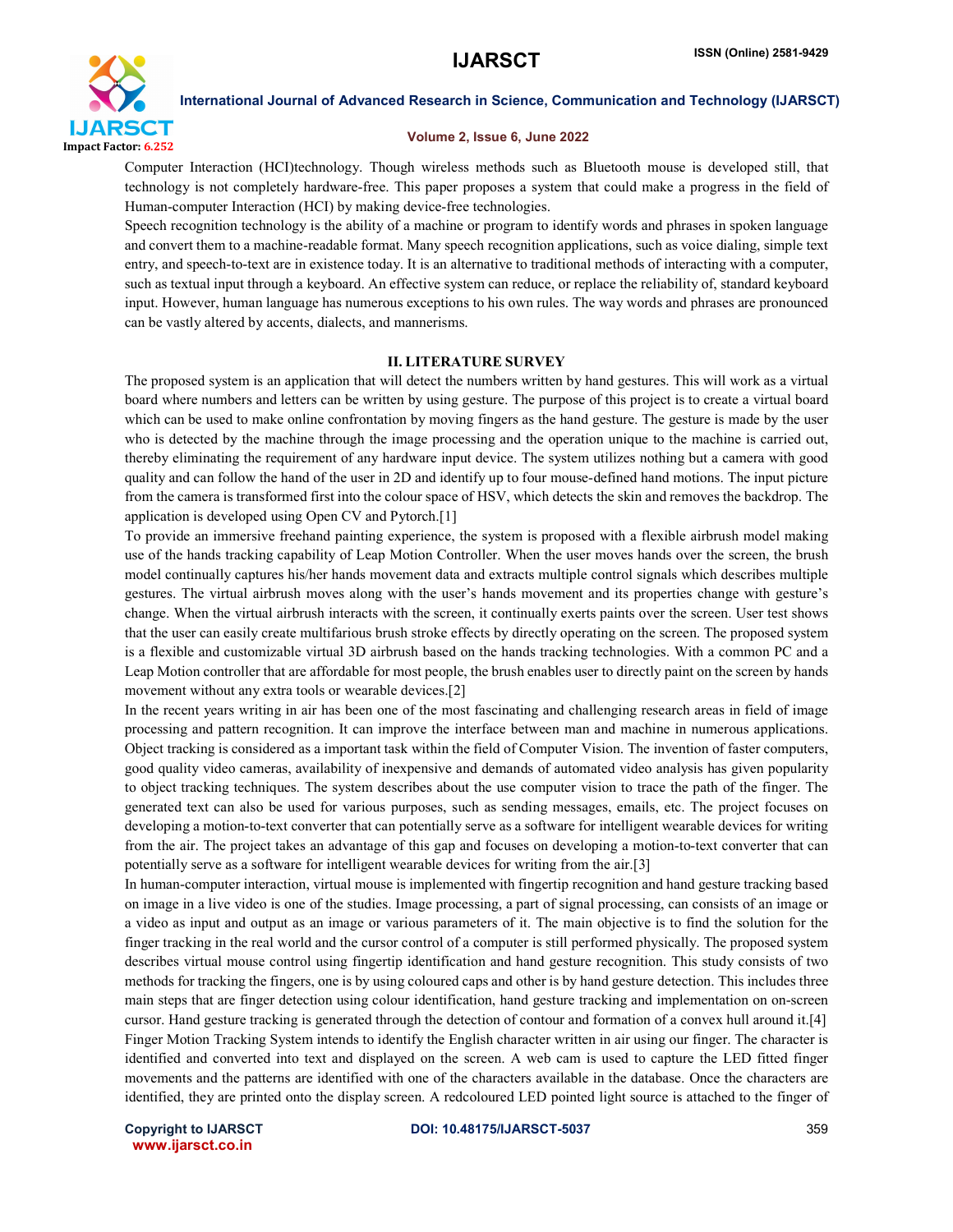

#### Volume 2, Issue 6, June 2022

the user to make the process easier for finger movement tracking, as it is easier to track down the red colour than to track the colour of the moving finger. It is assumed that the alphabet drawn is a valid English alphabet and there is no redcoloured object other than the LED light within the focus of the web camera. The ultimate objective of the implemented system is to provide an economic solution that can convert the finger movement of an English alphabet to text in a text editor and serve as an efficient means of Human-Computer Interaction.[5]

Hand motion acceptance is critical for human PC connection. The proposed framework is vision-based and uses AI methods and contributions from a PC webcam. The hand motions acknowledgment framework is to supplant the essential pointing gadgets utilized in PC to portray hand motions. Vision-based signal acknowledgment following and motion acknowledgment in the project structure, the hand part is separated from the foundation with the foundation subtraction technique. At this point, fingers are portioned in order to identify and perceive the fingers. A standard classifier is applied to anticipate the names of hand motions. The examinations on the informational index of 1300 pictures show that this strategy performs well and is exceptionally productive. Besides, the technique shows preferred execution over a condition of workmanship strategy on another informational collection of hand motions.[6]

Computer vision has reached its pinnacle, where a computer can identify its owner using a simple program of image processing. In this stage of development, people are using this vision in many aspects of day-to-day life, like Face Recognition, Colour detection. In this framework, computer vision is used in creating an Optical mouse and keyboard using hand gestures. The camera of the computer will capture the image of different gestures performed by a person's hand and according to the movement of the gestures the Mouse or the cursor of the computer will move and also perform right and left clicks using different gestures. The keyboard functions are used with some different gestures, like using one finger gesture for alphabet selection and a four-figure gesture to swipe left and right. The only hardware aspect made used in the project is a webcam and the coding is done in python using the Anaconda platform.[7]

Speech acts as a bridge to communication between two individuals and helps them in expressing their feelings, thoughts, emotions, and ideologies among each other. The process of establishing a communicational interaction between the machine and human is known as Natural Language processing. Speech recognition aims in translating the spoken language into text. The framework will come up with a Speech Recognition model that converts the speech data given by the user as an input into the text format in his desired language. The system is developed by adding Multilingual features to the existent Google Speech Recognition model based on some of the natural language processing principles. The goal is to build a speech recognition model that even facilitates an illiterate person to easily communicate with the computer system in his regional language.[8]

The aim is to control mouse functions using only a simple webcam instead of a traditional or regular hardware device. The Virtual Mouse works as a bridge between the user and the machine and only uses a webcam. It helps the user to interact with the system without any physical devices and control the mouse functions. The concept is implemented using Python programming language and Computer Vision-based library OpenCV. This system has the potential to replace the hardware mouse. The lighting barrier acts as the barrier to this system. That's why the system still can't be enough to replace the traditional mouse as most of the systems are used in poor lighting conditions.[9]

Air-writing is the latest form of user interface that allows us to write through finger movement in the air. Due to the different writing patterns and styles, it became more complicated and difficult than gesture recognition. The written characters are displayed on an imaginary plane without haptic feedback. The user uses a virtual coordinate to canvas the character. The main problem is when it is written as a continuous motion track or trajectory, where each and every point is identified. The system uses a large character dataset. A huge amount of data is required for training the deep learning model. Dataset consists of 30,000 characters, among which, 26,000 are used for training and validation. The rest of the data is used for testing and verifying the model. A simple and robust CNN model is used for creating the Air writing system with an accuracy of 97.5%.[10]

#### III. PROPOSED SYSTEM

The aim of this system is to develop a cursor control system virtually using hand gestures that perform operations such as left-click, right-click and cursor movement. The project framework focuses on developing a motion-to-text converter that can potentially serve as a software for writing on air. The system will use computer vision to trace the finger's path, and in that way, one can write on air. The generated text can be used for numerous purposes, such as sending messages,

www.ijarsct.co.in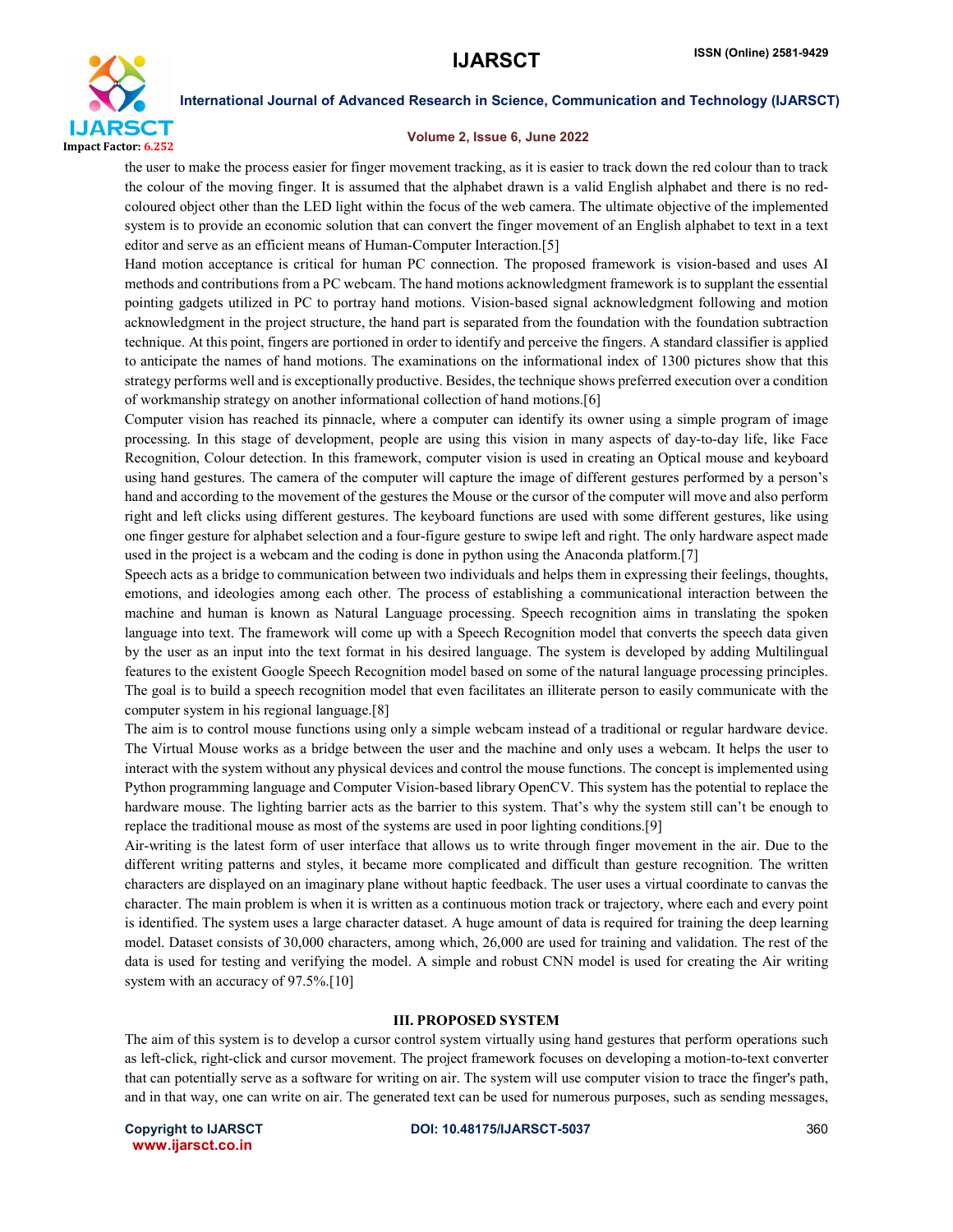

#### Volume 2, Issue 6, June 2022

emails, etc. A virtual Keyboard is developed which can be used by the user to create documents and also the user can access all the keyboard functions using hand gestures, thus minimizing the use of hardware components. The System will have a voice-to-text converter that interprets the voice message and converts it into a relevant text format. This proposed system overcomes the limitations of the existing system by avoiding the use of the leap motion controller which is an expensive hardware device used for hand detection, instead, we use the in-built python libraries and functions which makes the system less expensive and effective.

# IV. METHODOLOGY

The whole system is divided into different modules

Hand Tracking Module: The webcam is used to capture the hand gestures made by the user. The image is captured frame by frame so as to not miss anything. The webcam continuously provides a sequence of images at a particular speed of FPS (Frames per second). The system analyzes each frame and then converts the frame from one color to another. Using Mediapipe, a python library initial hand location is detected. The webcam is used to capture the hand gestures made by the user. The image is captured frame by frame so as to not miss anything. The webcam continuously provides a sequence of images at a particular speed of FPS (Frames per second). The system analyzes each frame and then converts the frame from one color to another. Using Mediapipe, a python library initial hand location is detected. Mediapipe library consists of two different models namely the Palm Detection Model and Hand detection Model in which a full image of a hand is identified and draws a box around the hand, and operates on this boxed image formed by Palm Detector and provides high fidelity 2D hand key point coordinates.

Cursor control Module: This module is designed to control the mouse of the computer and perform basic mouse functions such as movement, scrolling, and clicking using just our two fingers. To enable cursor operations, we use "autopy" library, which is an in-built library in Python language. This library is basically used to enable mouse operations in an easy and efficient way.

Keyboard Module: With this module, we can control the keyboard operations of the computer. The hand tracking module is imported to detect the hand. To enable the keyboard buttons and operations, we use "pynput" library, which is an in-built library in python language. This package pynput.keyboard contains classes for controlling and monitoring the keyboard functions.

Virtual Painter Module: The function of this module is to enable the user to draw on the screen using their fingers. We first import the Hand tracking module which tracks the 21 points on our hand. The fingertip can be used for canvasing and three fingers together can be used for erasing the canvased content on the screen.

Speech Recognition Module: This module is basically used to convert the user's voice to text. To take the input, that is the user's voice we make use of the Pyaudio which allows the user to record voice using the microphone. Then we make use of a speech recognition package in python which converts the spoken words to text.

# V. RESULTS AND DISCUSSION

We did a thorough evaluation to check and verify the working of the main phases of the system.

Hand Tracking Module: We can observe that the webcam captures the video and is shown in a discrete window. As we can see that the hand above the wrist is assigned with 21 hand knuckle points. The points are highlighted with a different color and the line that links the point is depicted using a different color. As shown in the figure the whole hand is initially detected and is boxed. Then, the points are localized inside the boxed image.



www.ijarsct.co.in

Copyright to IJARSCT **DOI: 10.48175/IJARSCT-5037** 361 Figure 1. Hand Tracking Module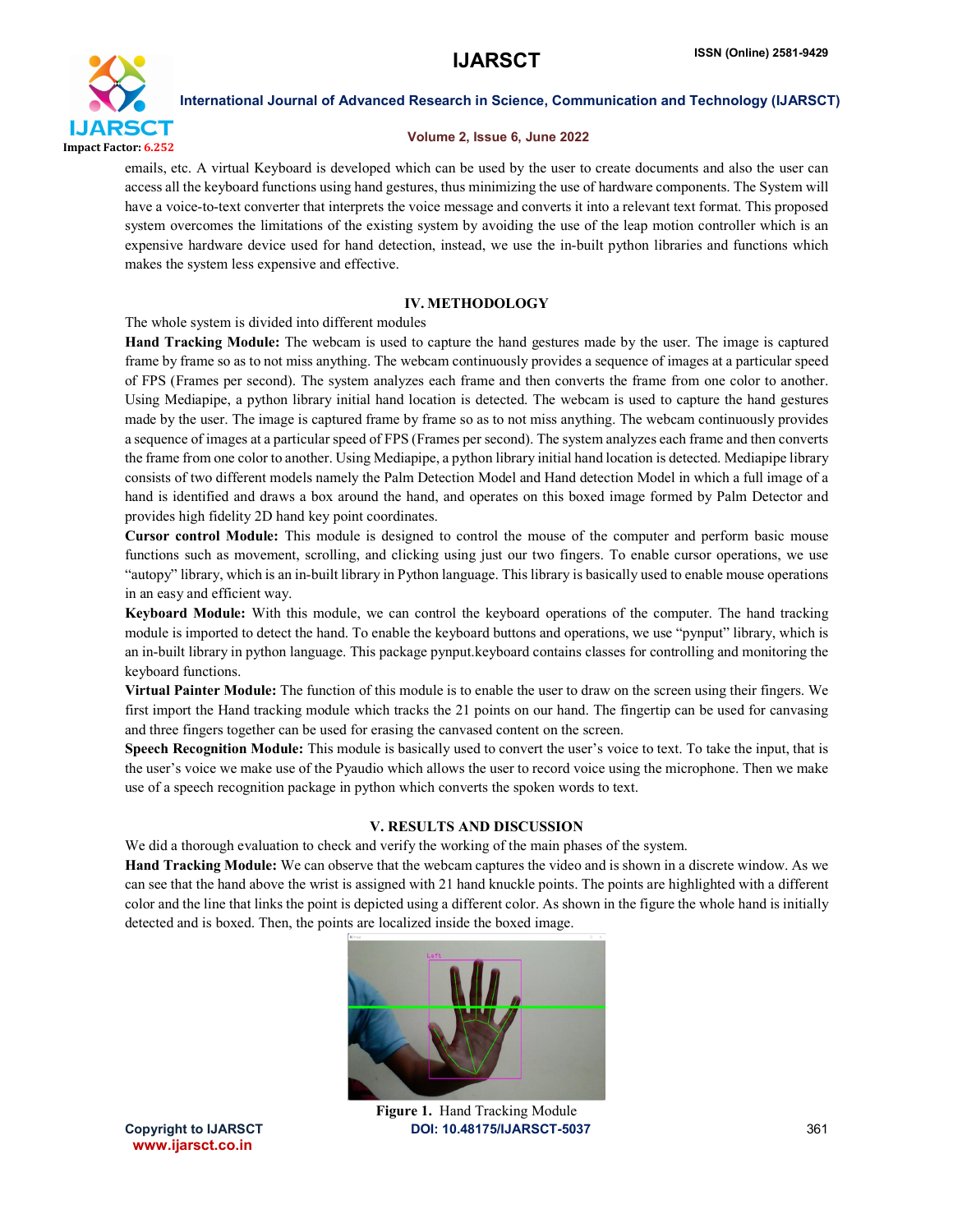

# Volume 2, Issue 6, June 2022

Cursor control module: We can observe that the hand tracking module is used to assign 21 hand knuckle points using which we can control the mouse. The working of the cursor and display is similar to the hand tracking window. As seen in the below figure, the index finger is used to control the scrolling operation whereas the middle and index finger together is used for the clicking operation. The red-colored dot represents the clicking operation.



Figure 2. Clicking option using Index and Middle Finger

Keyboard Module: The hand tracking module is used to detect the hand using which we can control the keyboard virtually. As we can observe the index finger is used to scroll over the keyboard and using the index and thumb fingers together, we can select any key on the keyboard.



Figure 3. Virtual Keyboard with functions.

Virtual Painter Module: This module also makes use of the hand tracking module to detect the hand. The index finger is used to write, the index and middle fingers together are used to control the cursor functions and the index, middle, and ring fingers together are used to erase the written content.



Figure 4. Writing Using the Index Finger.

Speech Recognition Module: We can see that in this module the user's voice is converted to relevant text. The user is allowed to record his/her voice through a microphone which is then recognized by the system and is shown as text to the user. The user is given an amount of time to say or give the input through the microphone. The system then analyses the audio given by the user and then converts it to text and displays it to the user.

www.ijarsct.co.in

Copyright to IJARSCT **DOI: 10.48175/IJARSCT-5037** 362